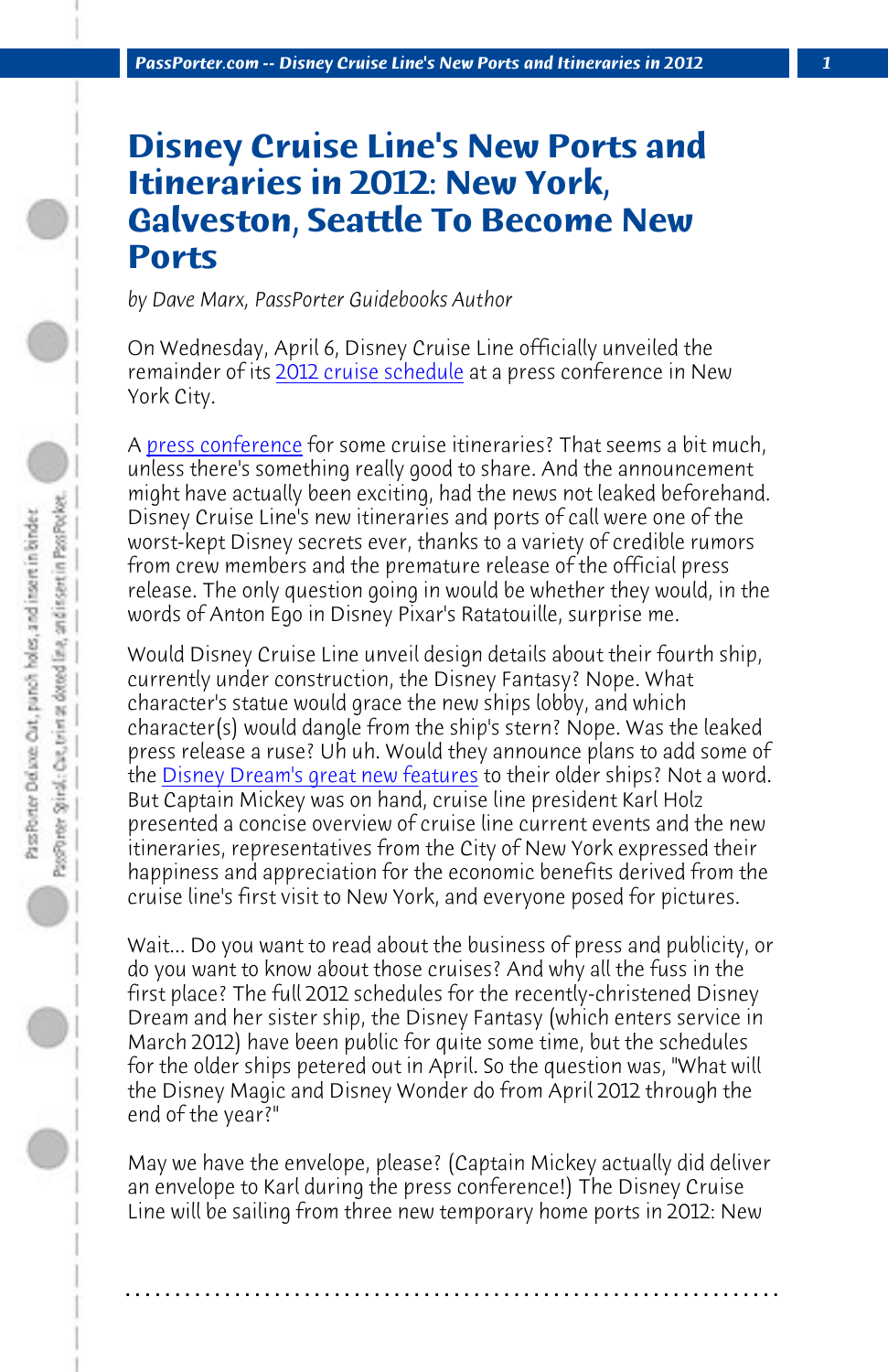*PassPorter.com -- Disney Cruise Line's New Ports and Itineraries in 2012 (continued) 2*

York City, Galveston,Texas; and Seattle, Washington. The cruise line will also be making first-time visits to Hawaii (Hilo, Maui, Honolulu, and Kauai), San Diego, and the Canadian ports of Halifax, Nova Scotia, and Saint John, New Brunswick.

The number of different itiner[aries seems stagg](http://www.passporterboards.com/forums/archive-globetrotting-general-travel-planning/40146-galveston-texas.html)ering for a four-ship cruise line. The Disney Magic will sail her traditional Eastern and Western Caribbean itineraries from Port Canaveral until the Disney Fantasy takes over those itineraries in late March. The Magic will stay around Port Canaveral a while longer, though, offering a few 7-night itineraries with Friday departures, and some 4- and 5-night Bahamas itineraries. Then, it's up to New York City (will she be greeted by spouting fireboats?), where she will offer eight, 8-night voyages to the Bahamas and Port Canaveral... Wait, didn't the Magic just leave Port Canaveral? Yes, but how else can Disney take cruisers to Walt Disney World for the day (park admission and bus transportat[ion inclu](http://www.passporter.com/articles/seattle-washington.php)ded in [the cruise fa](http://www.passporter.com/articles/seattle-washington.php)re)?

But the New York story doesn't end there. While based in New York, the Magic will also offer nine, 5-night cruises up the New England coast to the Canadian Maritime Provinces, and three, 2-night "cruises to nowhere." The Magic will wrap up her New York visit in early September, then head down to Galveston. Texas to finish out her year, offering a dozen 7-night Western Caribbean sailings (Grand Cayman, Cozumel, and Costa Maya), and one 8-night Holiday Cruise. Disney's many fans in Texas must be mighty happy around now.

Disney is also mixing things up on the West Coast. The Disney Wonder will continue with her 7-night Mexican Riviera cruises for much of the fall, winter, and spring seasons from her permanent home base in Los Angeles. But in April, prior to heading north to Alaska, she'll take that one-time-only 15-night cruise back and forth to Hawaii. Then, it's up the coast to her new Alaskan itinerary base of operations, Seattle, Washington. It seems cruisers have been very unhappy with the high airfares into Vancouver, and have been flying into Seattle anyway before taking bus, train, or rental car north to Vancouver. Why not make life a bit more convenient and economical? To satisfy the United States' arcane shipping rules, Victoria, British Columbia will be added to the familiar 7-night itinerary of Tracy Arm Fjord, Skagway, Juneau, and Ketchikan. After her return to Los Angeles in mid-September, the Wonder begins another new itinerary, a series of four, 7-night cruises visiting San Francisco, San Diego, and Ensenada, Mexico. Are they trying to dodge the end of hurricane season? Then, in mid-October, it's back to the 7-night visits to the Mexican Riviera.

Whew! While I haven't managed to catch it all (there are, naturally,

**. . . . . . . . . . . . . . . . . . . . . . . . . . . . . . . . . . . . . . . . . . . . . . . . . . . . . . . . . . . . . . . . . .**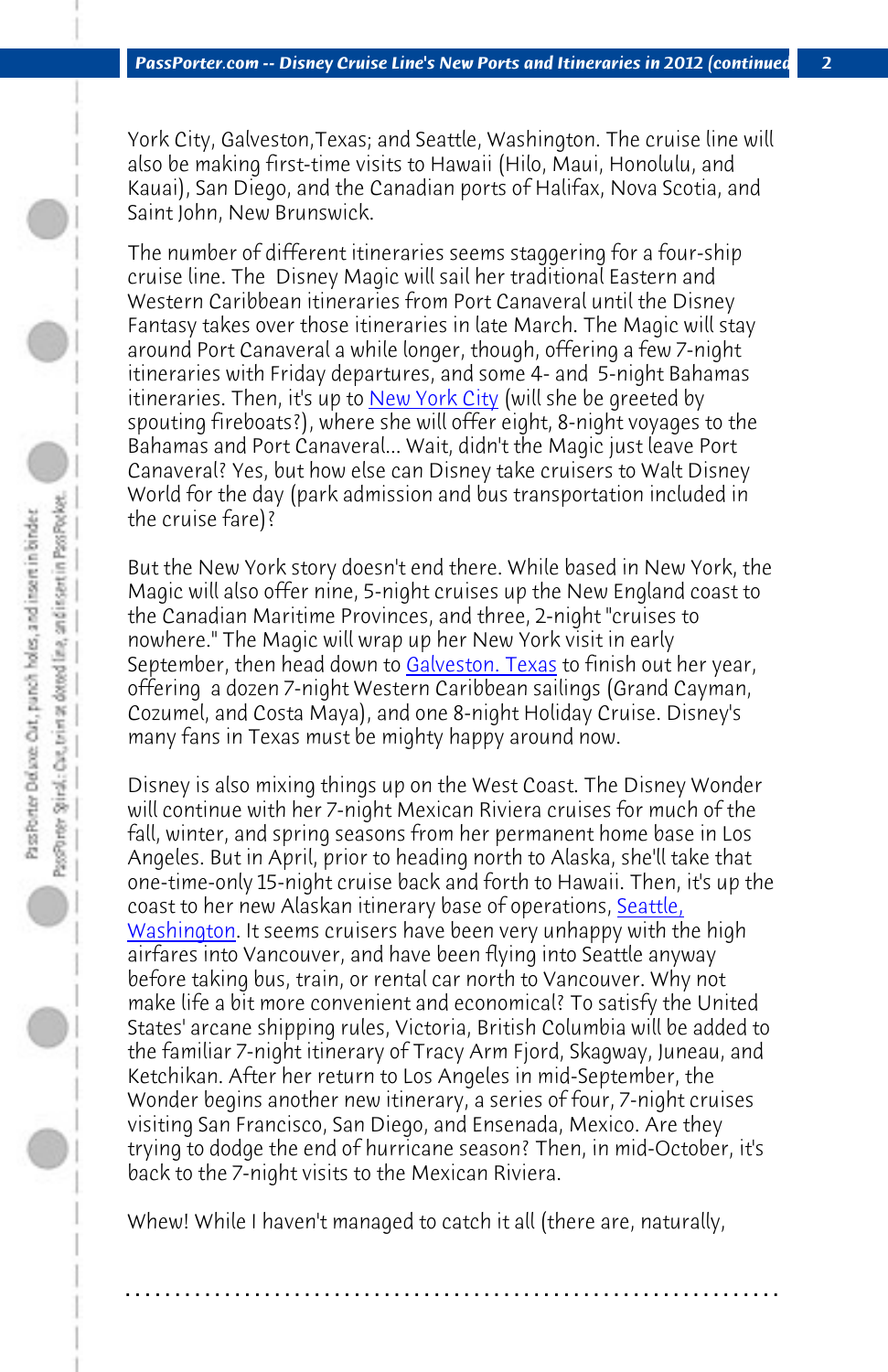several repositioning cruises, too), isn't this enough? Maybe. Let's not forget the excitement when the Disney Fantasy enters service!

One bit of missing info at the news conference was the matter of whether the Disney Magic would depart from the Manhattan Cruise Terminal, a five-pier complex in the West 50s that has been berthing passenger ships for around 80 years. I have fond childhood memories of wishing my parents and relatives bon voyage as their ships slipped away from those storied piers. And back in those days, visitors could still board to see their loved ones off. "All ashore that's going ashore!" If not sailing from Manhattan, then it would have to be the one-berth Brooklyn Cruise Terminal, or the Cape Liberty Cruise Terminal in Bayonne, NJ. We can only read between the lines - nobody from New Jersey made a speech, and the gent from the New York Urban Development Commission thanked the company that manages the Manhattan and Brooklyn terminals. The Manhattan piers are currently being rehabbed, one pier at a time, with Brooklyn handling the resulting overflow. The Magic may sail from either, or both. We'll have to dig deeper.

Another surprise was that the Disney Wonder, which we expected for a while would visit Hawaii, is being visited on an out and back itinerary from and to LA, rather than as part of the spring repositioning to Alaska. Just testing the waters, perhaps, for more frequent visits to the 49th State? it'd be nice to have a choice of Mexican Riviera, Alaska, and Hawaii every year.

What wasn't surprising was the addition of so many new U.S. home ports. A basic truth of 21st century cruising is airfare costs. Cruise lines find it much easier to fill their ships when their passengers can drive from home to the cruise pier. With airfare out of the picture, there will be quite a few families able to afford a Disney cruise for the first time. Some cruisers may be disappointed that similar choices are offered from several different home ports. Long, exotic itineraries might suit them better (I'd love a chance to visit the Galapagos Islands or the Eastern Mediterranean), but I can't fault Disney for focusing on reaching new cruisers. For now. There's always 2013 to look forward to.

One of the great challenges in a journalist's life is getting new info from a Disney executive, and my brief interview with Disney Cruise Line President Karl Holz was a very pleasant version of one of those "no hints or slips" conversations. Karl is an easy-going, warm person to talk to, but if it's not in the press release, it's not on the table. "Might there someday be a Disney's Denali Resort?" Several cruise lines own hotels in Alaska, and since Disney's non-theme parks hotels, like Disney's Aulani Resort in Hawaii, are under Karl's wing, it seemed a reasonable

**. . . . . . . . . . . . . . . . . . . . . . . . . . . . . . . . . . . . . . . . . . . . . . . . . . . . . . . . . . . . . . . . . .**